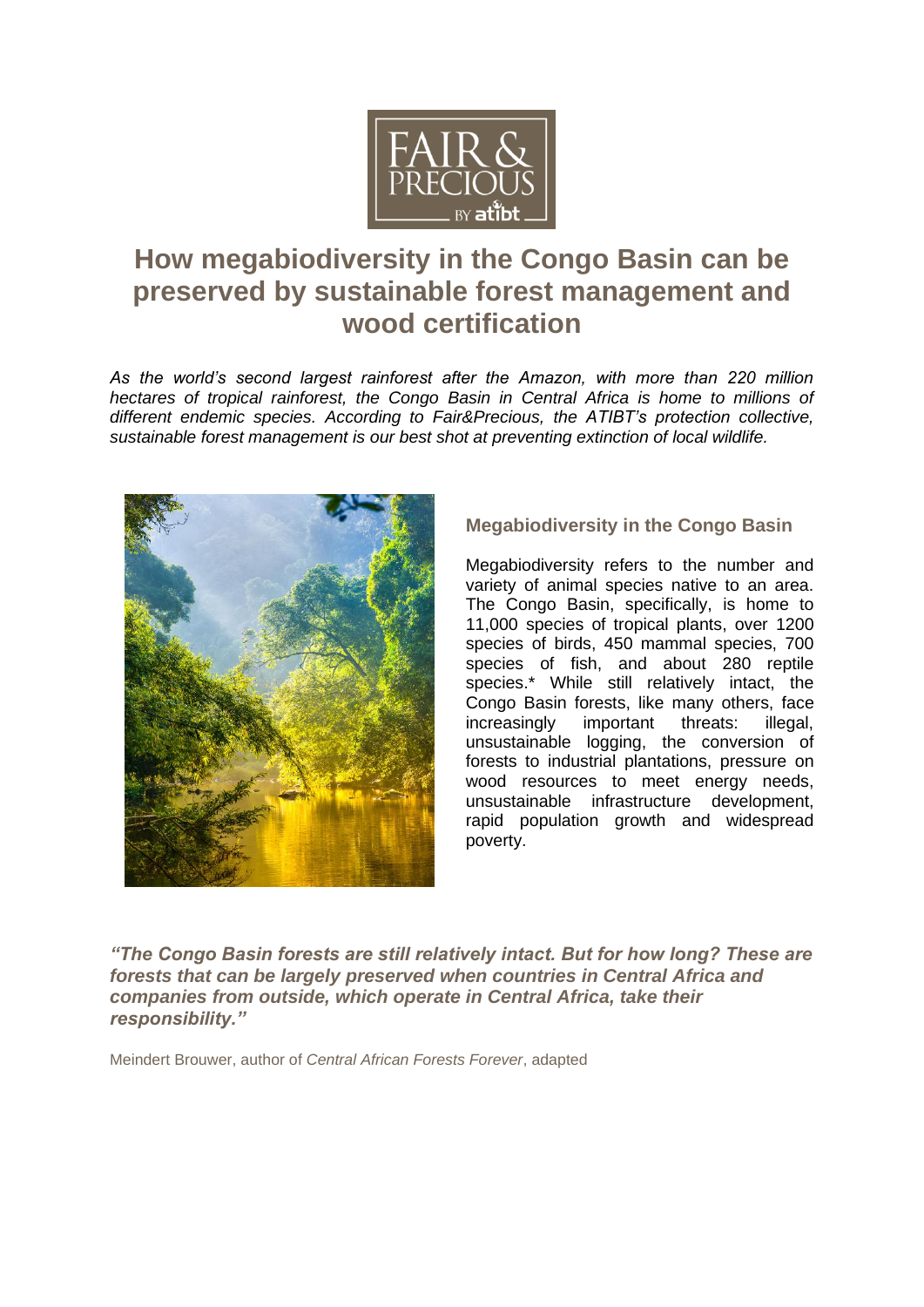#### **No planet for the apes?**

The endangered Western lowland gorilla, for instance, is a good example of a species native to the Congo Basin and also a large seed-dispersing mammal, as well as a pollinator. Pollinator animals play a key role in the rainforest – they move plant pollen and seeds, bringing about plant fertilisation and thus insuring the longevity of the forest. Gorillas specifically need the hot, moist, stable environment of the rainforest to thrive, but its species is seriously threatened. In fact, large apes are often the victims of illegal commercial hunting, which results in their slaughter, packaging and shipping around the world as bushmeat and hunting trophies.



©WWF Congo Basin



**Are animals better off in managed forests than National Parks?**

But why is forest management so important for the protection of local wildlife? Because of a gap in funding in the Congo Basin's National Parks, it turns out that animals are better protected in managed forests thanks to the money generated by FSC (Forests Stewardship Council) certification. At the Republic of the Congo FSC-certified concessioner IFO, there are 70,000 gorillas and 4,000 elephants, according to the Wildlife Conservation Society. These figures are no match for those of the neighbouring Odzala-Kokoua National Park, a reserve of similar size.

Each year, IFO takes a very selective approach to harvesting its tropical trees in part of its concessions, before returning 25 years later. Thus, most of the concession serves as a nest and food reserve for endangered species.